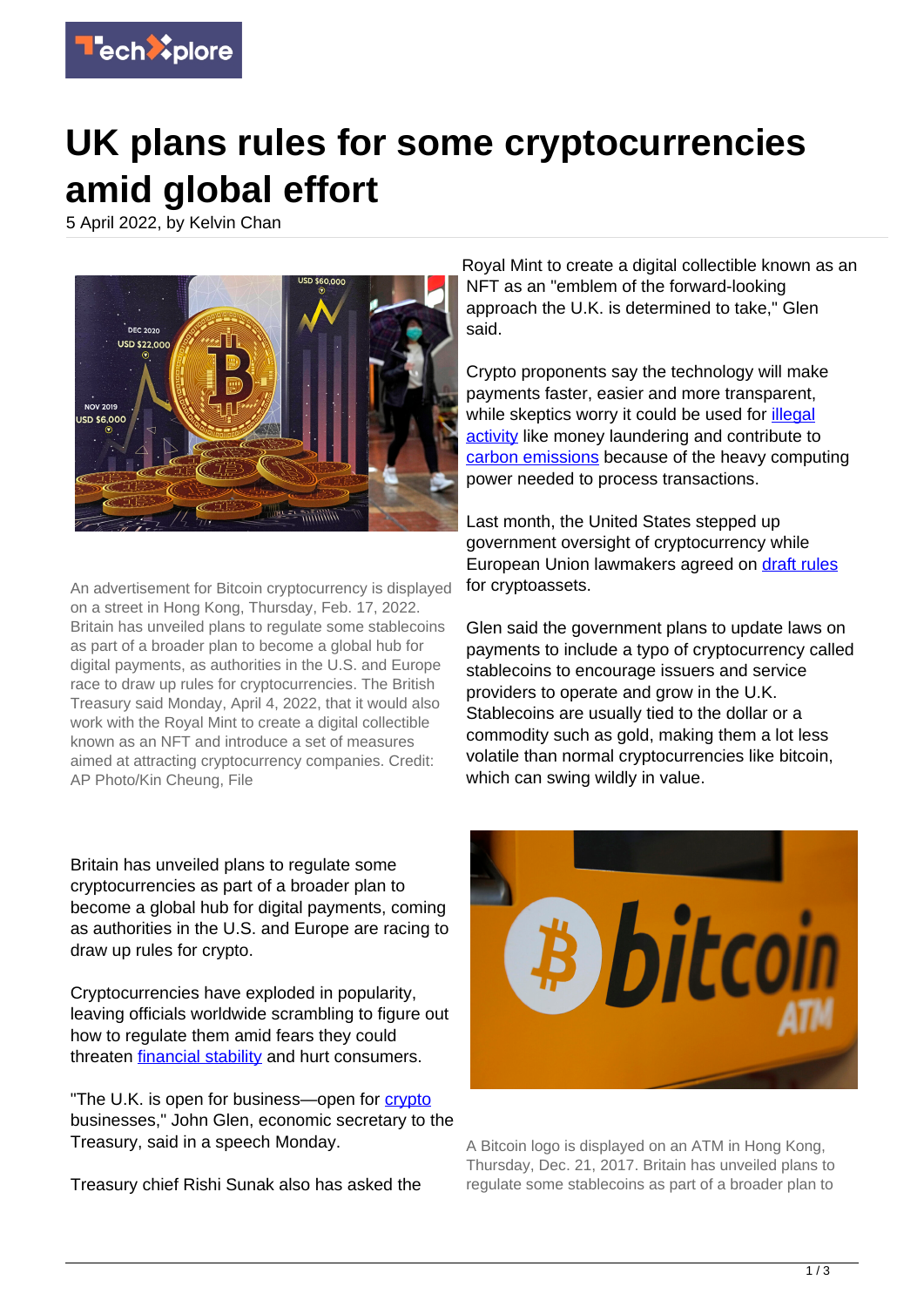

become a global hub for digital payments, as authorities in the U.S. and Europe race to draw up rules for cryptocurrencies. The British Treasury said Monday, April 4, 2022, that it would also work with the Royal Mint to create a digital collectible known as an NFT and introduce a set of measures aimed at attracting cryptocurrency companies. Credit: AP Photo/Kin Cheung, File

a non-fungible token, or NFT, by the summer. NFTs use a version of encryption technology known as the blockchain to create one-of-a-kind digital objects like artwork or sports memorabilia, which are sometimes sold for millions of dollars.

There are also plans to explore the idea of using crypto technology to issue U.K. government debt.

The government is now looking at "regulating a broader set of crypto activities including trading of tokens like bitcoin," with a consultation expected later this year, Glen said.

© 2022 The Associated Press. All rights reserved. This material may not be published, broadcast, rewritten or redistributed without permission.



Britain's Chancellor Rishi Sunak arrives to attend a Service of Thanksgiving for the life of Prince Philip, Duke of Edinburgh at Westminster Abbey in London, Tuesday, March 29, 2022. Britain has unveiled plans to regulate some stablecoins as part of a broader plan to become a global hub for digital payments, as authorities in the U.S. and Europe race to draw up rules for cryptocurrencies. The British Treasury said Monday, April 4, 2022, that it would also work with the Royal Mint to create a digital collectible known as an NFT and introduce a set of measures aimed at attracting cryptocurrency companies. Credit: AP Photo/Matt Dunham, File

"This will also enable consumers to use stablecoin [payment](https://techxplore.com/tags/payment/) services with confidence," Glen said, without specifying which stablecoins would be regulated.

There are more than 200 stablecoins, and two of the biggest are Tether and USD Coin. Stablecoins are often used to pay fees on cryptocurrency trading exchanges or send payments across borders.

Sunak has commissioned the Royal Mint to create